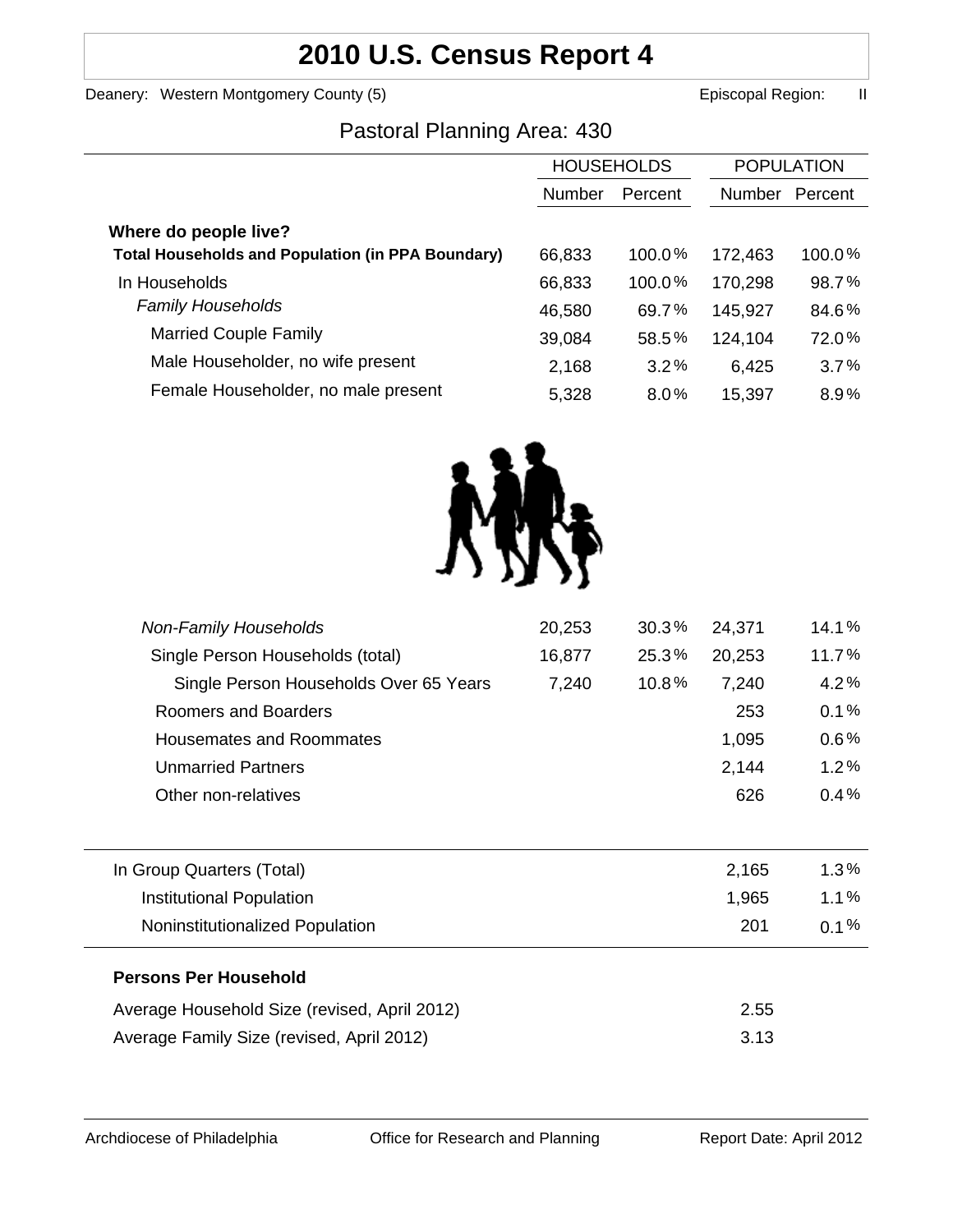# **2010 U.S. Census Report 4**

Deanery: Western Montgomery County (5) earned the control of the Episcopal Region: II

### Pastoral Planning Area: 430

|                                                   |        | <b>POPULATION</b> |
|---------------------------------------------------|--------|-------------------|
| <b>CHILDREN - UNDER AGE 18</b>                    | Number | Percent           |
| Total Children - Under Age 18 (in PPA Boundary)   | 39,279 | 100.0%            |
| In Households                                     | 39,180 | 99.7%             |
| Householder or spouse is under 18                 | 8      | 0.0%              |
| With Related:                                     |        |                   |
| Married-Couple Family                             | 31,306 | 79.9%             |
| Male Householder, No Wife Present                 | 1,407  | 3.6%              |
| Female Householder, No Husband Present            | 4,081  | 10.4%             |
| <b>Other Related Householder</b>                  | 422    | 3.9%              |
| <b>With Non-Relatives</b>                         | 431    | 1.1%              |
| <b>Grandparent Householder</b>                    | 1,525  | $3.9\%$           |
| In Group Quarters                                 | 99     | 0.3%              |
| Institutionalized population                      | 94     | 0.2%              |
| Noninstitutionalized population                   | 5      | 0.0%              |
| <b>ADULTS - AGE 65 AND OLDER</b>                  |        |                   |
| Total Adults - Age 65 and Older (in PPA Boundary) | 27,547 | 100.0%            |
| In Households                                     | 25,840 | 93.8%             |
| Family Households:                                | 17,935 | 65.1%             |
| Is Householder or Spouse                          | 15,718 | 57.1%             |
| With Other Relative Householder                   | 328    | 1.2%              |
| With Non-Related Householder                      | 53     | 0.2%              |
| is Parent                                         | 1,183  | 4.3%              |
| is Parent-in-Law                                  | 652    | 2.4%              |
| In Non-family Households:                         | 7,905  | 28.7%             |
| Male Living Alone                                 | 1,762  | 6.4%              |
| Male not Living Alone                             | 159    | $0.6\%$           |
| Female Living Alone                               | 5,478  | 19.9%             |
| Female not Living Alone                           | 173    | 0.6%              |
| Other                                             | 333    | 1.2%              |
| In Group Quarters                                 | 1,707  | 6.2%              |
| Institutionalized population                      | 1,683  | 6.1%              |
| Noninstitutionalized population                   | 24     | 0.1%              |
| Housing Units in the Pastoral Planning Area       |        |                   |
| <b>Total Housing Units</b>                        | 70,157 | 100.0%            |
| Occupied                                          | 66,833 | 95.3%             |
| Owner-Occupied                                    | 49,513 | 70.6%             |
| Renter-Occupied                                   | 17,320 | 24.7%             |
| Vacant                                            | 3,323  | 4.7%              |

Archdiocese of Philadelphia **Office for Research and Planning** Report Date: March 2012